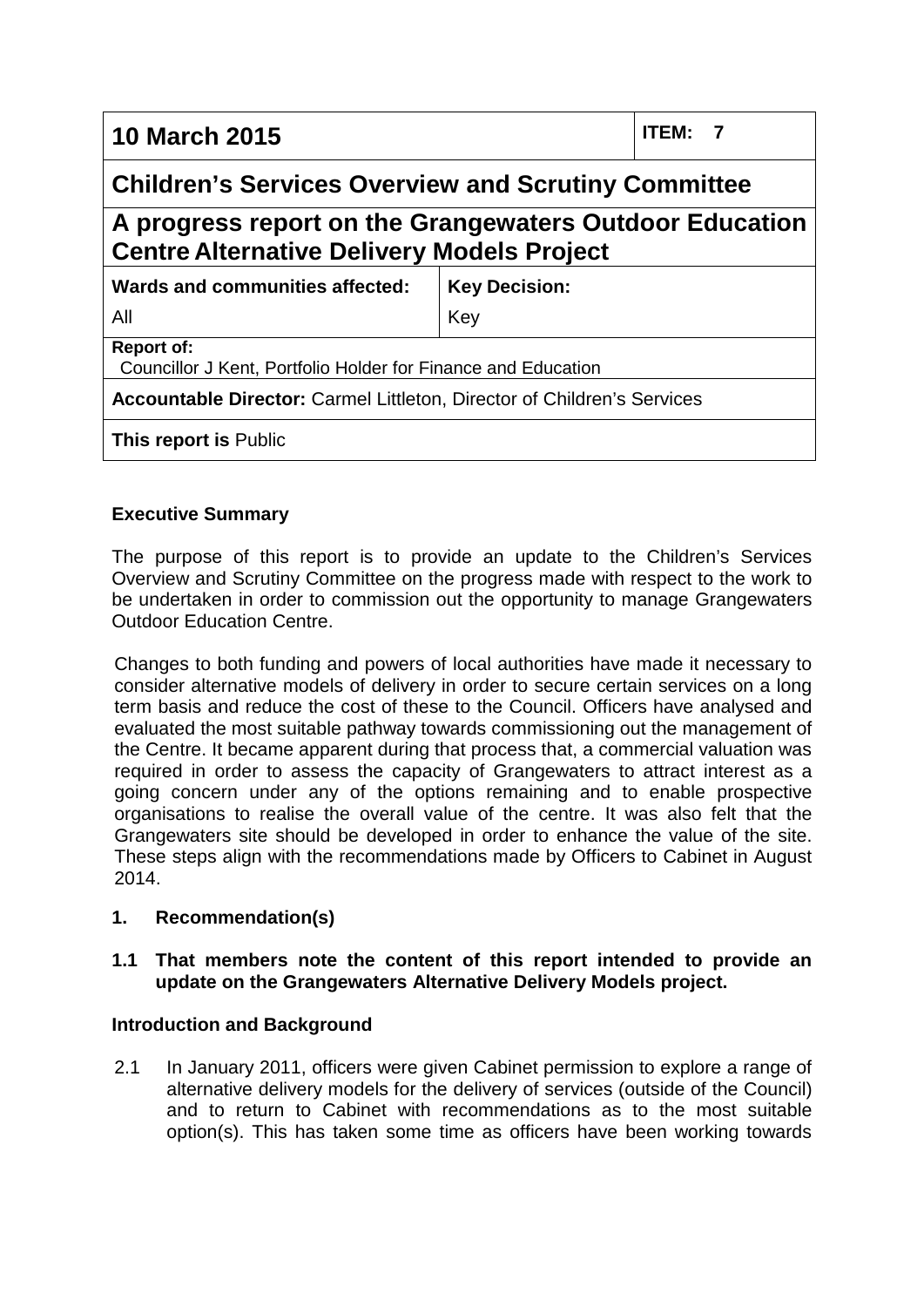the identification of a more sustainable model before proceeding with the development of the recommendations.

- 2.2 In August 2014 officers presented a report updating Cabinet members on the progress of the Grangewaters Alternative Delivery Models project and recommending an option for delivery of services at Grangewaters Outdoor Education Centre. In light of:
	- The transformation agenda,
	- impending changes to domestic law as a result of the new European directive
	- public opinion
- 2.3 Officers recommended that Cabinet:
	- grant permission to commission out the opportunity to manage Grangewaters Outdoor Education Centre
	- grant approval to enter into a procurement process to facilitate the commissioning out of the management of Grangewaters.

Cabinet approved both recommendations and Officers began to lay the foundations for the procurement process that would facilitate the commissioning out of the management of the Centre.

- 2.4 Prior to the August sitting of Cabinet, the Alternative Delivery Models project group had considered the various options and decided that in order to measure the capacity of Grangewaters to attract interest as a going concern and to enable prospective organisations realise the overall value of the centre, a land valuation was required. It was also felt that a commercial valuation should be carried out.
- 2.5 Shortly after officers began the process required to obtain a commercial valuation, funds became available to develop the premises at Grangewaters and a project group was set-up to manage the development. Officers decided to discontinue the valuation temporarily to facilitate the building work which had the potential to enhance the value of the site. The procurement process in respect of a valuer will commence when the building work has been completed.
- 2.6 Officers will prepare the service specification around the management of Grangewaters and will work in partnership with the Legal Team to prepare the contract. The contract will be drafted to ensure that it meets the five principle requirements listed in the August 2014 Cabinet report.
- 2.7 Once the valuation is complete officers will prepare a report to Cabinet update Cabinet on the progress made.

## **3. Issues, Options and Analysis of Options**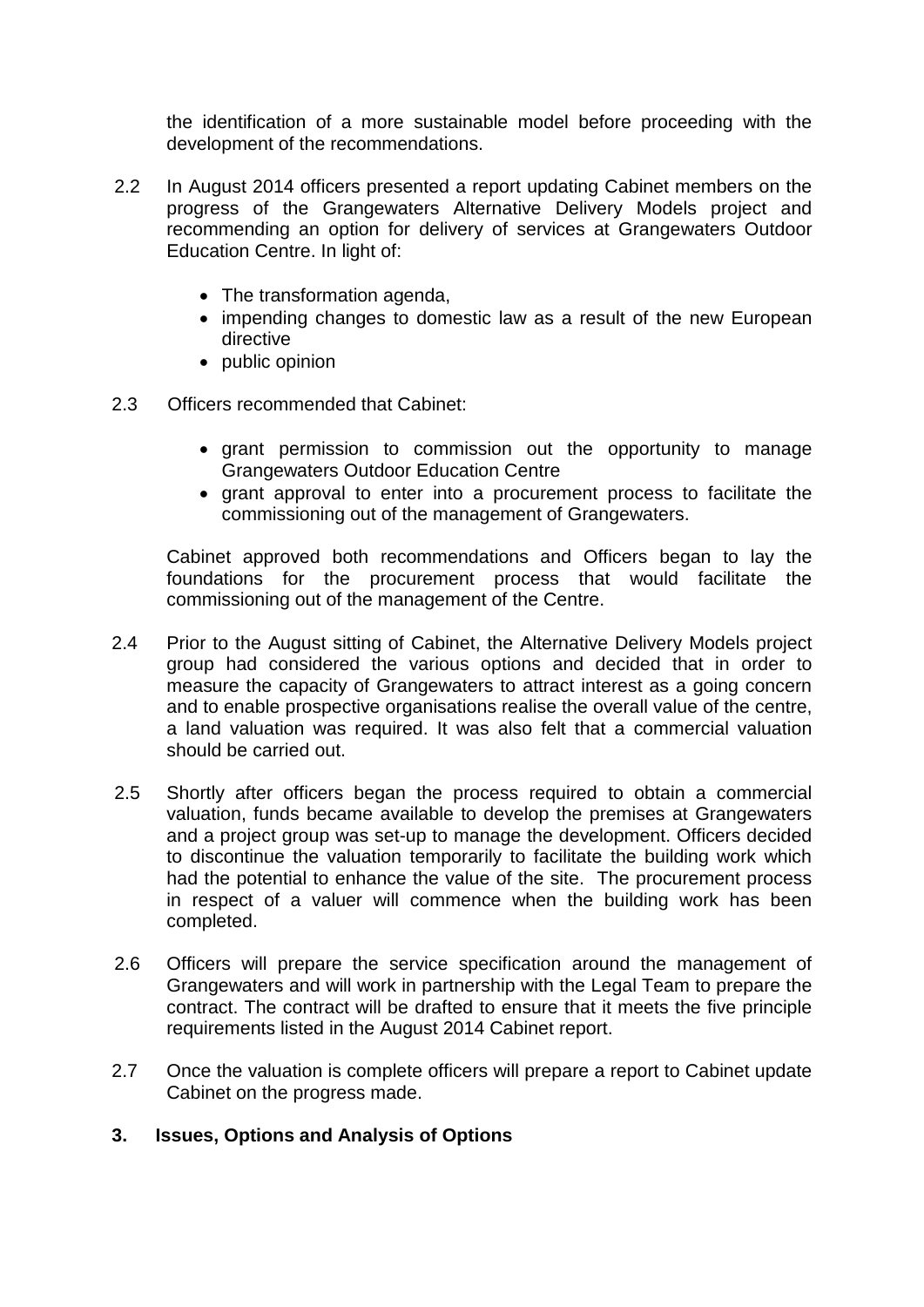- 3.1 Grangewaters has secured services on a traded basis in order to support the Outdoor Education offer across Thurrock. As Grangewaters does not receive funding towards their direct running costs officers carried out research and considered the feasibility of potential alternative delivery models that would improve Grangewaters by enhancing service provision and use of the centre.
- 3.2 An appraisal of delivery models and the legal structures supporting them was considered by a working group including elected members in 2013/2014. After in-depth research and debate an options list of the most suitable models to achieve the objectives set for Grangewaters was compiled. Also, a public consultation on the future delivery of Grangewaters was arranged as well as a Stakeholder's event to consult with key stakeholders. The results revealed that the preferred model was a charitable organisation.
- 3.3 The findings were reported to Cabinet and the decision was taken to commission the opportunity to manage the centre out via a contract. The externalisation will be structured and the procurement carried out so as to ensure the retention of the asset and to secure community benefit and social purpose within Grangewaters.
- 3.4 Officers began the process required to commission the service. The first steps involved obtaining valuation of the land and a commercial valuation. The land valuation was secured and officers proceeded to identify a total of seven potential specialist leisure valuers suitable to take part in a procurement process. Their names were forwarded to Procurement for registration and a valuation brief was prepared.
- 3.5 Officers were in the process of organising a procurement process to appoint a valuer to carry out the commercial valuation, when a small-scale injection of funds became available for essential works that will enhance the value of the asset base and commercial activity associated with Grangewaters. A separate Project Group was set-up including internal colleagues from Asset Management, Procurement, Grangewaters, Children's Commissioning and an external engineering firm. The group meets monthly to steer the project which is expected to be completed by July 2015. The work is progressing within the proposed budget.
- 3.6 There are several issues which officers have been working on, such as TUPE rights. Should the proposed commissioning take place, some staff may transfer across to the new management.

Human Resources have been approached and have provided a job profile / TUPE consideration for all Grangewaters staff. Human Resources have also provided data around Council services (i.e. debt recovery, Procurement and Insurance) which are provided to Grangewaters. A trade union has also been involved in the process.

Union, HR representatives and officers involved in the project group have arranged and attended separate staff consultation meetings regarding the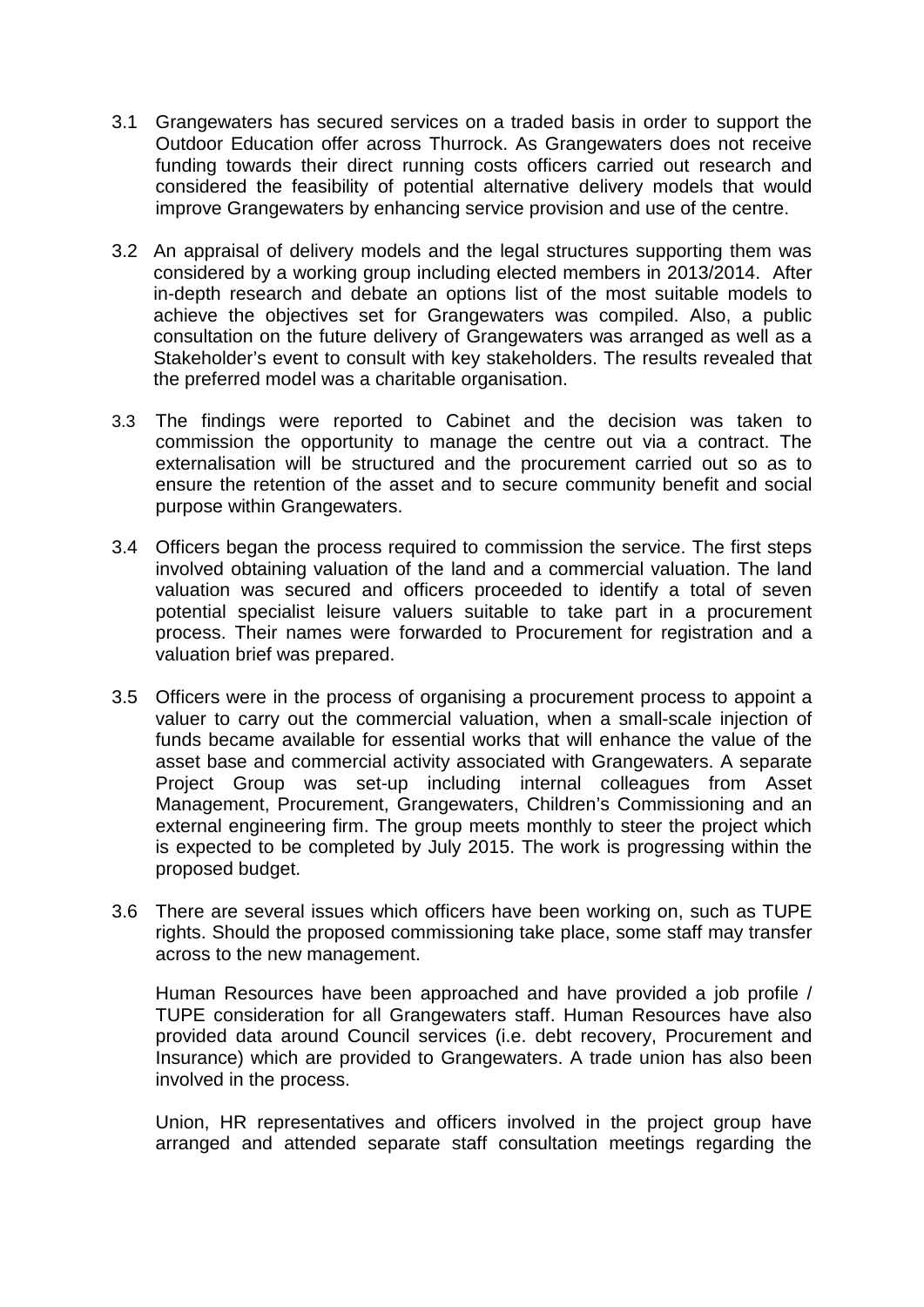implications of the Commissioning process. The meetings were arranged to offer advice and information to staff and to enable them to ask questions and to have those questions answered.

Grangewaters Staff have submitted an Expression of Interest to the Director of Children's Services. The staff have expressed an interest in the running of the service themselves. The Expression of Interest has been received and will be considered by management. Staff have taken a collective decision to engage in the proposed procurement process around the future management of Grangewaters.

3.7 A draft specification will be considered by a Task and Finish Group to be set up in February 2015. The group will include current members of the Project Group with the addition of service users i.e. representatives from schools, scouts, the boat club etc. and any other individual /organisation recommended.

# **4. Reasons for Recommendation**

- 4.1 It is recommended that members note the progress being made. The reason for this recommendation is to ensure that members are consulted prior to Cabinet. A tight service specification will enable the Council to harness these objectives and protect the services and assets available at the Centre for the local community, ensure the retention of a social purpose in the operation of the centre, develop a business aspect of the service, and most importantly maintain the key service provision which enables a range of experiences that encourage children and young people to develop skills and experience in an outdoor environment. Also, this will open the process to voluntary organisations as identified as a preference in the consultation, whilst meeting the current restraints due to funding changes and enabling consideration of commissioning models.
- 4.2 At this stage it is worthy of note that officers working on a proposal to develop a Youth Mutual have been successful with a Cabinet Office bid for consultancy support. This entails direct support from a team offering legal, financial and business expertise.

A proposal around the inclusion of Grangewaters in the mutual could be considered. Officers have considered the advantages of a consultancy agreement around the development of a business model. The agreement would produce an overview of the financial and business potential within Grangewaters. This would be a step further than the planned commercial valuation as it would depict how to gain maximum utilisation of the assets and resource available at Grangewaters. Consequently, officers would be able to draft a more succinct specification that would attract the most suitable provider prepared to deliver the most appropriate service.

The business model will be developed once a range of tasks including those listed below are carried out: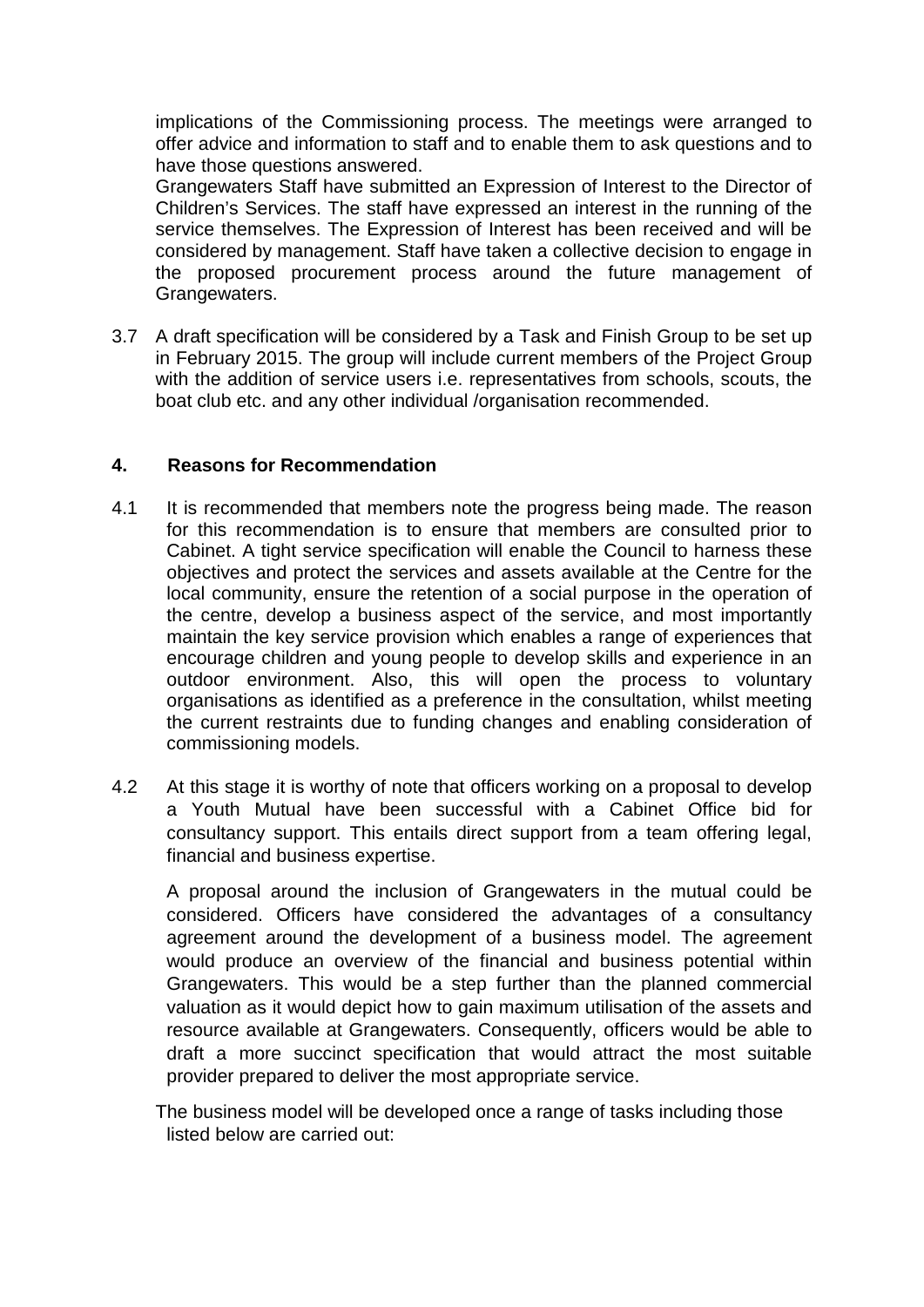- analysis of the current provision
- an examination of the condition of existing facilities
- a comparison with other provision/providers
- a review of current customer usage
- analysis of current financial condition
- a review of the current marketing approach

# **5. Consultation (including Overview and Scrutiny, if applicable)**

5.1 Consultation has been held with members of the public, stakeholders (including users of the service) and staff.

#### **6. Impact on corporate policies, priorities, performance and community impact**

## 6.1 **Impact on corporate Priorities**

The proposals contained in this report support the corporate priorities listed below:

- create a place for learning and opportunity.
- build pride, responsibility and respect to create safer communities
- improve health and wellbeing
- protect and promote our clean and green environment

# 6.2 **Benefit to other Council initiatives**

The work carried out during the development of Grangewaters has been beneficial to the initiative involving the development of an alternative delivery model around youth provision; the Youth Trust Proposal

The research conducted around the various alternative delivery models considered for Grangewaters, the lessons learned from the project and the process followed have been beneficial to the initiation of the Youth Mutual. It may also be useful to future initiatives as the Council's role with respect to certain aspects of non-statutory service delivery shifts from that of provider to commissioner.

## **7. Implications**

7.1 **Financial**

Implications verified by: **Kay Goodacre**

**Interim Finance Manager**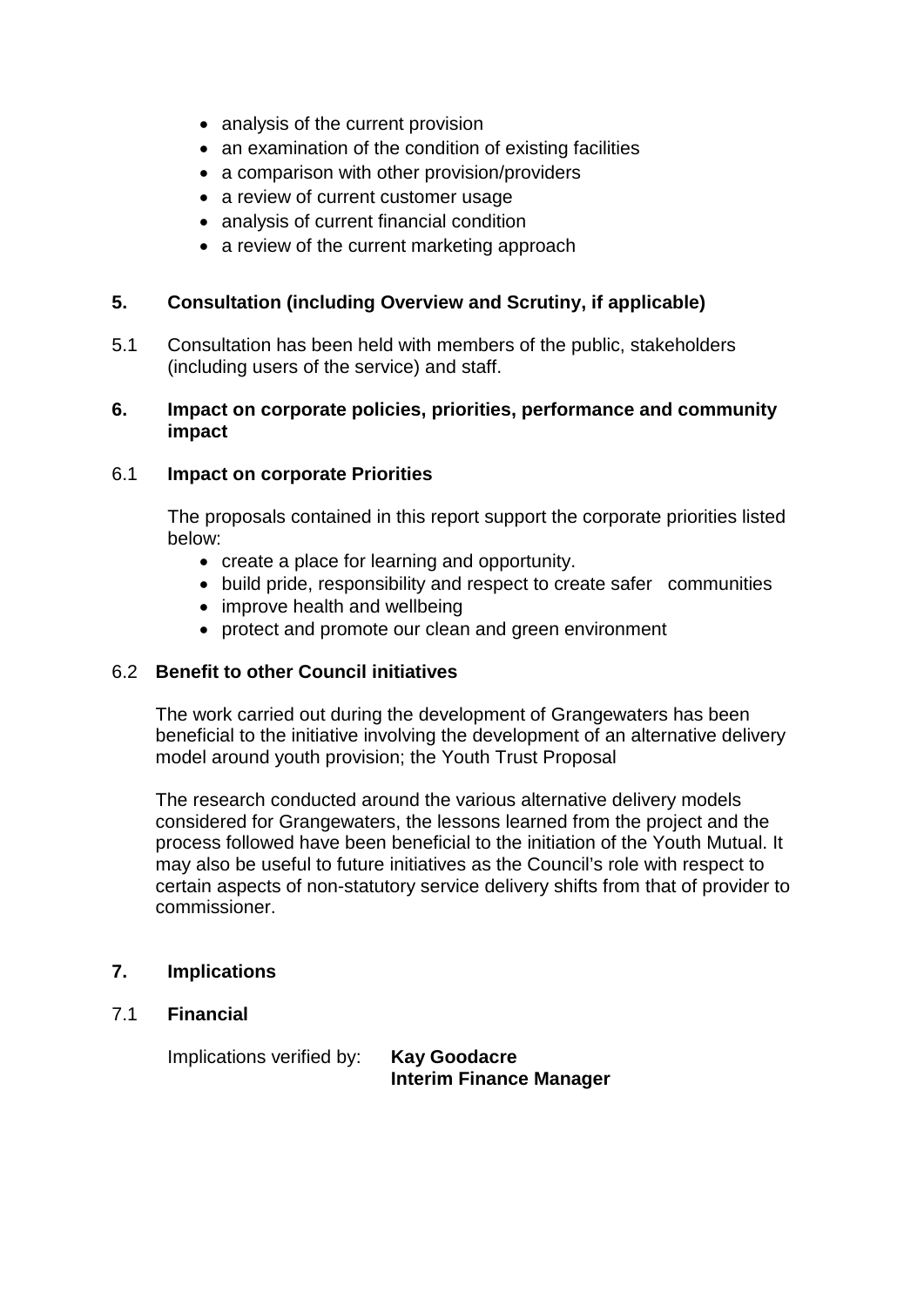Detailed financial implications would be reviewed as part of the appraisal process, however, it is expected that the options recommended would be based upon a zero cost to the Council.

# 7.2 **Legal**

## Implications verified by: **Sheila Saunders, Contract and Procurement Solicitor (for and on behalf of Daniel Toohey, Principal Corporate Solicitor)**

- 7.2.1 Procurement: The commissioning process will need to be carried out in compliance with all, relevant, European and domestic procurement rules, including state aid and the principles enshrined in the Treaty on the functioning of the European Union: namely, transparency, fairness, nondiscrimination, proportionality and mutual obligation.
- 7.2.2 Property: Dealing with the Grangewaters Outdoor Education Centre's land and/or assets by way of leases will enable the Council to retain an interest in the land and in the assets. A grant of a lease of land by the Council to any external organisation, for a period greater than 7 years, must comply with the duty, pursuant to section 123 of the Local Government Act 1972, to obtain the best consideration that can reasonably be obtained, unless the circumstances of the grant fall within an exception granted by the Secretary of State or the consent of the Secretary of State is obtained. There must, also, be compliance with state aid rules.
- 7.2.3 The Public Services (Social Value) Act 2012 places a requirement on the Council to consider the economic, environmental and social benefits of its approaches to procurement before the process starts. The Council must consider how what is to be procured may improve the social, environmental and economic well-being of the relevant area, how it might secure any such improvement and whether it needs to consult.

# 7.3 **Diversity and Equality**

Implications verified by: **Natalie Warren**

# **Community Development and Equalities Manager**

Moving towards improved community ownership and delivery supports the priority to build pride, responsibility and respect to create safer communities. There is an opportunity within the commissioning agreement and the contract to enhance the benefit accruing to a wider range of people by close monitoring and detail within the service specification. A full equality impact assessment has been conducted around the options appraisal carried out by officers in order to ensure that the maximum benefit is gained from this development. There is no evidence of any adverse impact to any particular group.